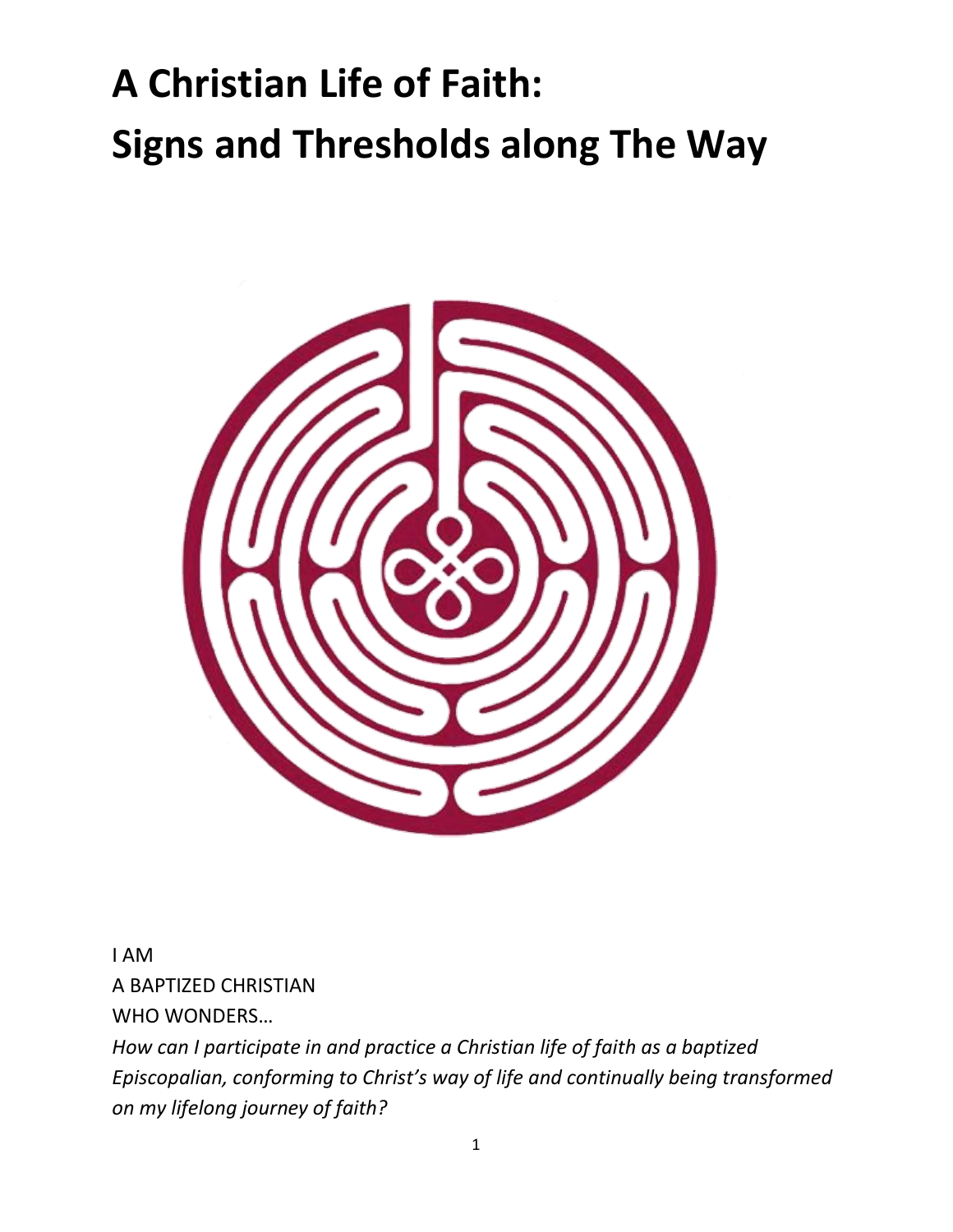### **Following** *The Way*

A Christian life of faith is premised on being in relationship with God and with God's people. We have assurances from those who have come before us that God wants us to have life and have it in abundance. We claim this fullness of life as we travel with God on a journey that has three dimensions:

- *It is lifelong*—unfolding chronologically across one's life;
- *It is life-wide*—integrating formative events and experiences from across one's contexts; and
- *It is life-deep*—making meaning influenced by culture, beliefs, attitudes, emotions, ideologies and values.

As we meander through life's labyrinth, individually and in community, we gain insights and make connections between and across our experiences of faith in the church and in the world. Through them we glean a glimpse of the dream God offers. Sometimes the path to reach it is clear; other times it seems illusive. Fortunately for those of us who want help navigating our way, there are recognizable *signs* of



maturing in our relationship with God. They are marks of our deepening knowledge and understanding, the shaping of our values and attitudes, as well as the honing of our practices and skills. As we more fully embrace our identity as disciples and members of the Body of Christ, there also are *thresholds* that we can cross. These steps mark accepting increased responsibility to proclaim God's loving, liberating, life-giving Good News (evangelism) and to help others to find their path as we pass on our faith (faith formation).

This document is our attempt to identify the signs and thresholds of a faith-filled journey. It is designed in two parts which reflect the ways two groups likely will use it. Both parts of this booklet include the same signs and thresholds; the signs and thresholds are just presented differently. The first part is primarily for *individuals* who may want to wonder, widen, and deepen their understanding of themselves and of God. For them, the signs and thresholds are a type of discernment or self-assessment tool to prompt reflection upon where they are in their personal faith and ministry development. This section identifies four thresholds—Claiming, Engaging, Sustaining, and Cultivating/ Catalyzing—and uses each "stage" or "phase" to organize the typical focus, questions, and signs of someone in this space. The hope is that individuals using this part will find descriptions that resonate and affirm their strengths and capacities as well as indicate areas where they may want to stretch and search for resources that enhance spiritual growth and leadership. The second part is primarily intended for *those responsible for passing on the teachings of the church* (such as Vestry members, Commissions on Ministry, faith formation leaders, spiritual directors, clergy, chaplains, diocesan directors, etc.). This section compiles the signs and thresholds into a grid for comparison across thresholds. This design should help facilitators, companions, and/or teachers to see the scope and sequence of how the stages relate and guide their adaptation of educational and formational resources for local contexts. The hope is that the signs and thresholds promote deeper faith and ministry development in a congregation, intentional community, or diocese. Regardless of the form you use, we hope you find it useful.

The seeds of this document were planted in the summer of 2019 when colleagues in faith formation and ministry development circles embraced God's invitation and committed to produce this guide. It is our gift to the church. Recognizing that it is only a starting point, we want (and need) to hear your reactions to it, especially as you use it in your context. Tell us what is missing and how can it be improved and refined. Send your feedback and recommendations to Julie Lytle at *jlytle@bexleyseabury.edu*. We offer our thanks and blessings for your journey!

Ellen Bruckner, Kate Gillooly, Lisa Kimball, Julie Lytle, Deborah Bressoud Parker, Sharon Ely Pearson, Tina Pickering, Melissa Rau, Amy Cook, Vicki Garvey, Alexizendria Link, James McKim

November 18, 2020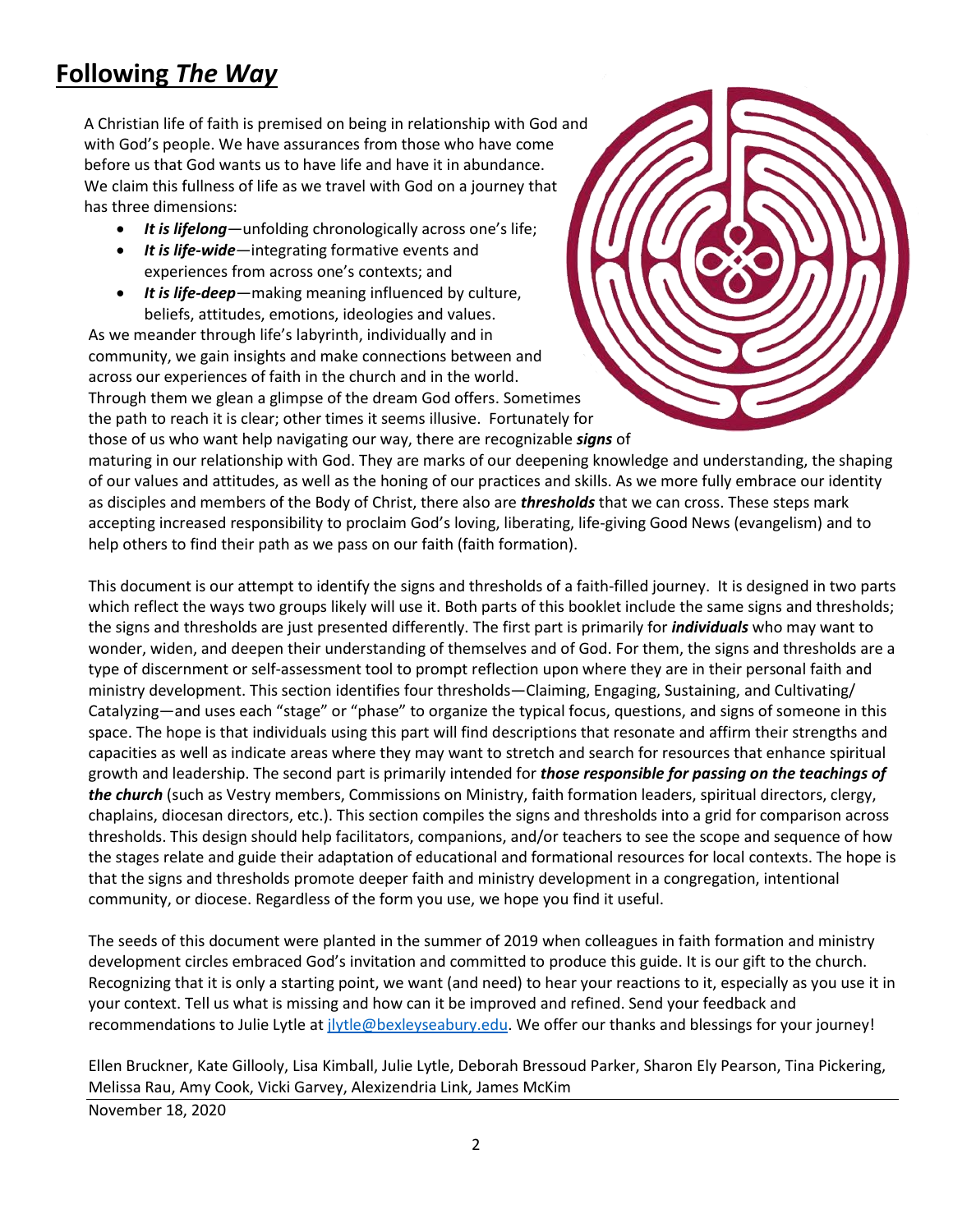#### **GUIDELINES FOR USING PART I AND PART II**

While linear in its presentation and format, we caution against a prescriptive use of these signs and thresholds. The way in which each of us grows in our relationship with God and lives a Christian life of faith is unique. Some of us travel more direct paths while others take a more circuitous path. To avoid the potential slip to use these signs and thresholds for assessment, we offer these **guidelines of use** to the different groups that may want to use them:

**General guidelines** for individuals and groups:

- Much like walking a labyrinth, a life of faith is full of twists and turns.
- Enter the discernment from any of the sections. There is no prescribed order or direction.
- Take your time.
- Read each description.
- Celebrate strengths and embrace areas of growth.
- Reflect upon what the signs say about personal faith and ministry possibilities.
- Allow space for silence.
- Listen for what God is up to and where nudges are being felt.
- Journaling may be helpful.
- Talking with a spiritual director or trusted friend may be helpful.
- Recognize and celebrate a current path; consider future directions.
- Consider the questions as guides for reflection, not as assignments to complete.
- Remember, this is intended as a support, not a burden.

For **LOCAL CONGREGATIONS** guiding personal and communal discernment:

- Local discernment teams might use these signs and thresholds as well as the discernment questions with anyone in the congregation who may be interested in life direction.
- Search committees might incorporate discernment questions into their interview times.
- Some of the questions might be helpful in Identifying lay leaders in a congregation.
- Vestries/Bishop's committees might find the signs and thresholds useful as they help to identify those who may be called to ordained ministry.

For **COMMISSIONS ON MINISTRY** guiding personal discernment:

- Grid and discernment questions might be helpful in interviews.
- COM liaisons might use discernment questions with persons in the process toward ordination.
- COMs might find this useful in their work as advisors on lay ministries throughout the diocese.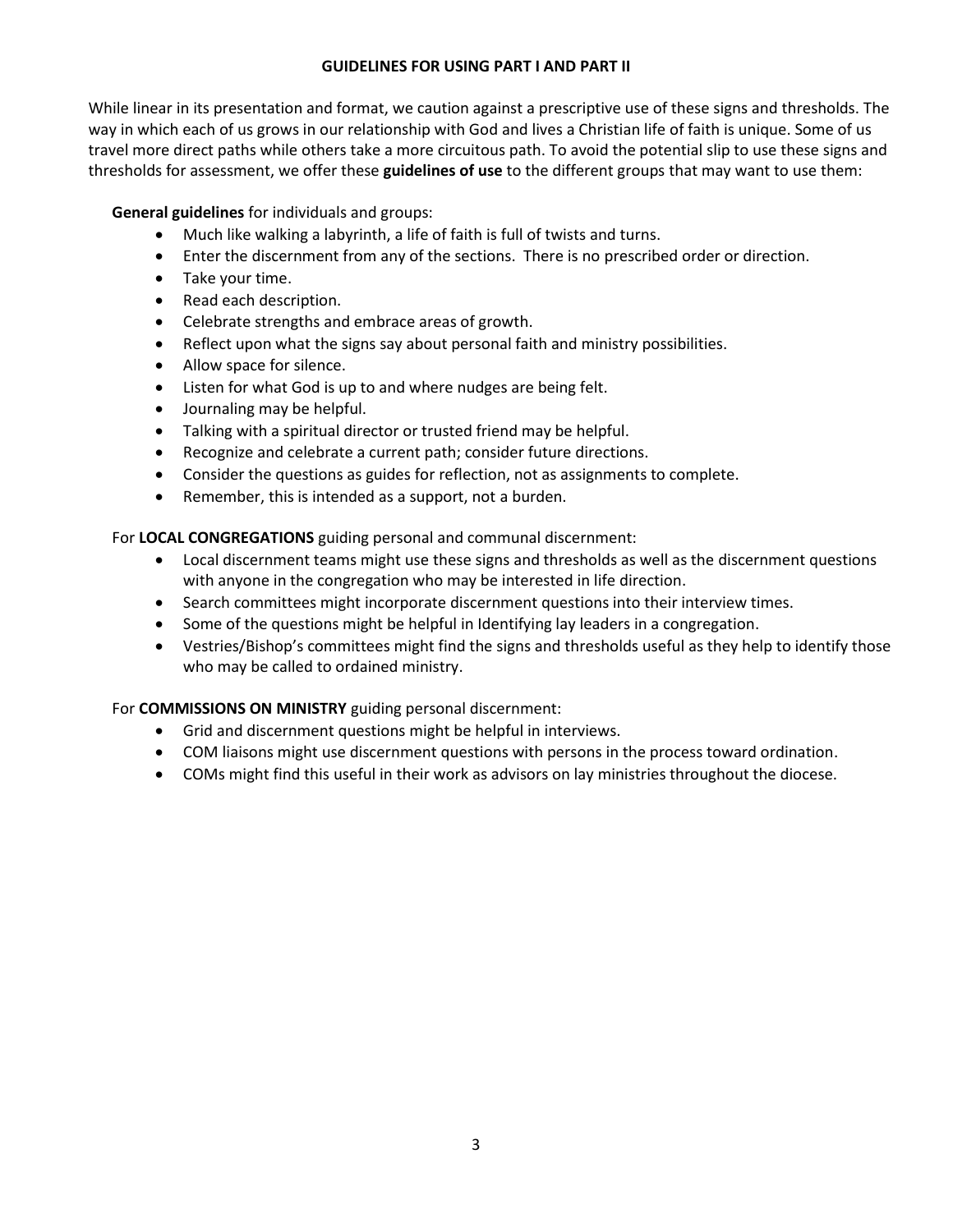## **PART I: SIGNS & THRESHOLDS FOR INDIVIDUALS**

This document is for individuals who want to wonder, widen, and deepen your understanding of yourself and of God. You are encouraged to use these pages to identify where you feel confident and capable as well as where you feel unsure. The four thresholds—Claiming, Engaging, Sustaining, and Cultivating/Catalyzing—are offered as indicators of a maturing Christian life. They are designed to prompt reflection upon where you are in your personal faith and ministry development and suggest the knowledge, skills, and practices needed to follow Jesus at significant points in a faith journey. Together, the signs and thresholds are intended as a tool to aid discernment or self-assessment and are not an inventory for evaluation or judgment. Instead, the thresholds are simply containers that you use to get a sense of where you may be and where you may want to explore during your faith journey. The format for each of the thresholds is the same; they start with a brief description of typical characteristics of someone at this point in their faith journey and then list signs that we hope they can confidently express within the faith community and in the world. We encourage you to read each description, reflect upon what the signs say about your personal faith and ministry development, recognize your strengths, and identify where you want to grow. They are offered with blessings for the journey.

### **THRESHOLD I: CLAIMING**

**I have been baptized and am beginning to claim a new faith as I come to know God's Story**

**Characteristics:** curious, seeks understanding, desires affiliation and sense of belonging

**Focus:** Energies, primarily self-introspective, to gain grounding and become rooted in a new faith

- **•** Who am I as a Christian?
- How do I hear and discover what being a Christian means for me?
- How do I hear and discover what being an Episcopalian means for me?

**Pedagogical Stage:** BLOOM's TAXONOMY: Remembering, Understanding

#### **SIGNS WITHIN THE FAITH COMMUNITY (Formation)**

#### **I feel confident and competent in and am able to:**

#### **Scripture**

- Hear and claim the Christian Story as my own.
- Know that the Bible is the foundational text of the Christian faith.

#### **Episcopal Tradition**

- Recognize that the Episcopal way values scripture, tradition, and reason as its foundation.
- Understand Episcopal identity as defined by the Book of Common Prayer (BCP), the liturgical calendar, and particularly the Baptismal Covenant.
- Participate in my faith community.
- Recognize the various roles that help make a faith community.
- Learn to pray as a means of being in relationship with God.
- Try worshipful experiences.

#### **Theology**

- Claim my belovedness in God.
- Appreciate the limits of my humanity and welcome the grace that God offers.
- Understand that baptism is the beginning of a journey, confirmation involves a personal decision to continue that journey, and the journey changes with life and as one's faith matures.
- Recognizes that Theology is the systematic study of human experience of God.
- Aware that the Baptismal Covenant, Book of Common Prayer, and scripture are foundational sources of inspiration and formation.

#### **Representing Christ**

- Wonder about the meaning of life.
- Recognize my gifts given to me by God.
- Question who I am.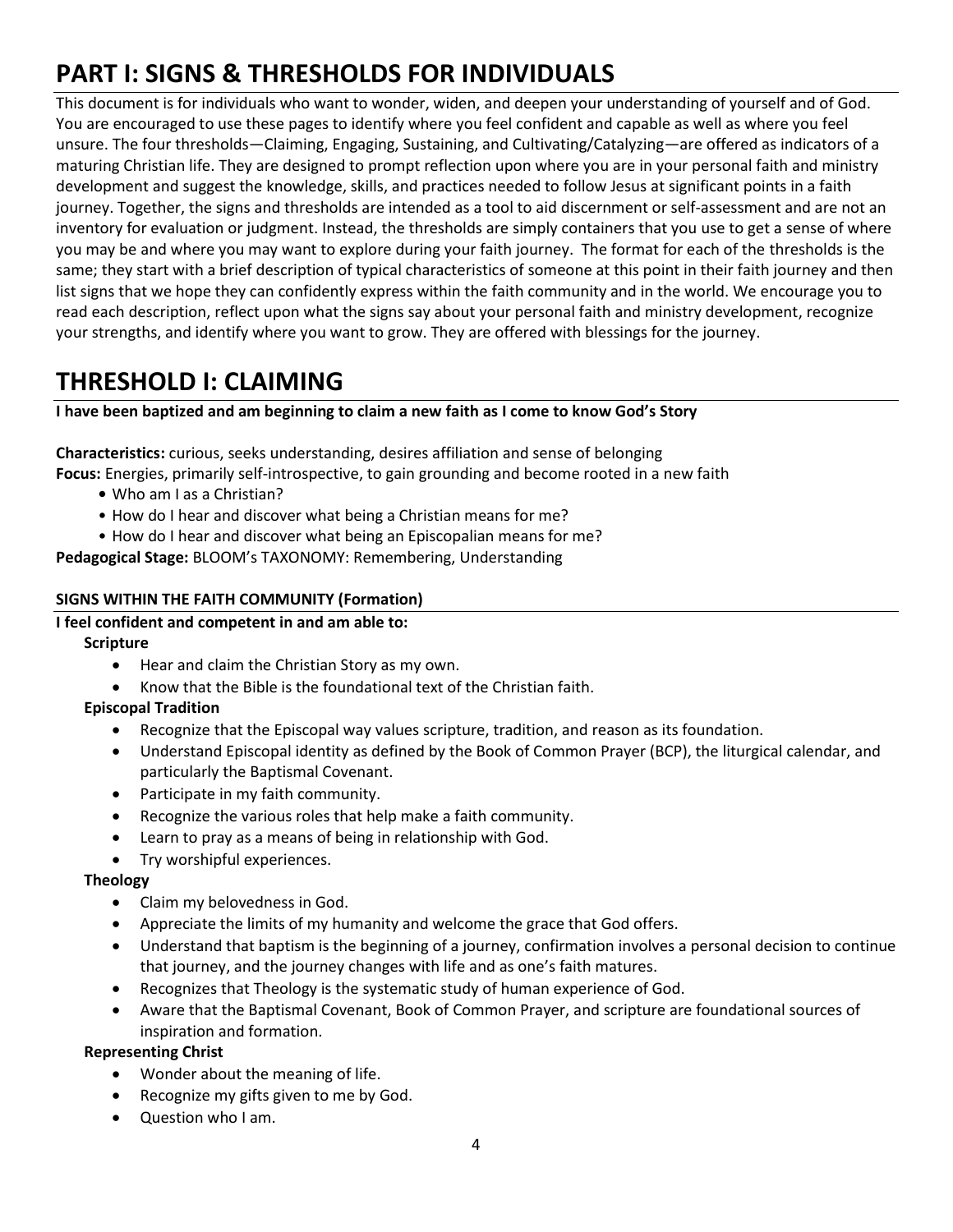- Desire a relationship with God.
- Understand prayer as a spiritual conversation.
- Seek others to share spiritual conversations.

#### **SIGNS IN THE WORLD (Evangelization)**

#### **I feel confident and competent in and am able to:**

#### **Scripture**

- Recognize scripture and God's story in the world.
- Hear how others make connections between My Story and God's Story.
- Curious about how scripture speaks to current circumstances and global concerns.

#### **Episcopal Tradition**

- Recognize holiness in life's patterns, practices, and rituals.
- Identify the patterns, practices and rituals that inform my living as a faithful and ethical person.
- Learn about how the Episcopal church responds to issues of social justice and stewardship.

#### **Theology**

- Recognize and explore the interrelationship between faith and other disciplines.
- Wonder how God is incarnate in all of life's big questions and the world's great challenges.
- Acknowledge the existence of evil.
- Explore turning to God in times of challenge and uncertainty.

#### **Representing Christ**

- See God in all people.
- See the world through the life and teachings of Jesus.
- Think differently about decision-making because of my faith.
- Listen and participate respectfully when various perspectives are presented respectfully.
- Recognize responsibility to vulnerable people and places.

### **THRESHOLD II: A STORY OF ENGAGING**

#### **I meet others who know God's Story and engage with them in communion.**

#### **Characteristics:** seeking, connecting, exploring

**Focus:** Energies primarily oriented to engaging in community

- What gifts do I bring to the community?
- What value do I add? How/What am I contributing?
- How do my relationships help me understand God more fully?

**Pedagogical Stage:** BLOOM'S TAXONOMY: Applying

#### **SIGNS WITHIN THE FAITH COMMUNITY (Formation)**

#### **I feel confident and competent in and am able to:**

#### **Scripture**

- Find self in the Christian Story (biblical and beyond).
- Familiar with the foundational Scriptural stories that form the story of Salvation.

#### **Episcopal Tradition**

- Appropriate scripture, tradition, and reason (with experience) to inform life and use as the basis of my theological reflection.
- Identify as an Episcopalian which includes familiarity with the Baptism, Eucharist, sacramental rites, creeds, and Book of Common Prayer (BCP).
- Understand Episcopal polity, its historic relationship with the Anglican Communion and the relation of parish, diocesan, provincial and church-wide structures.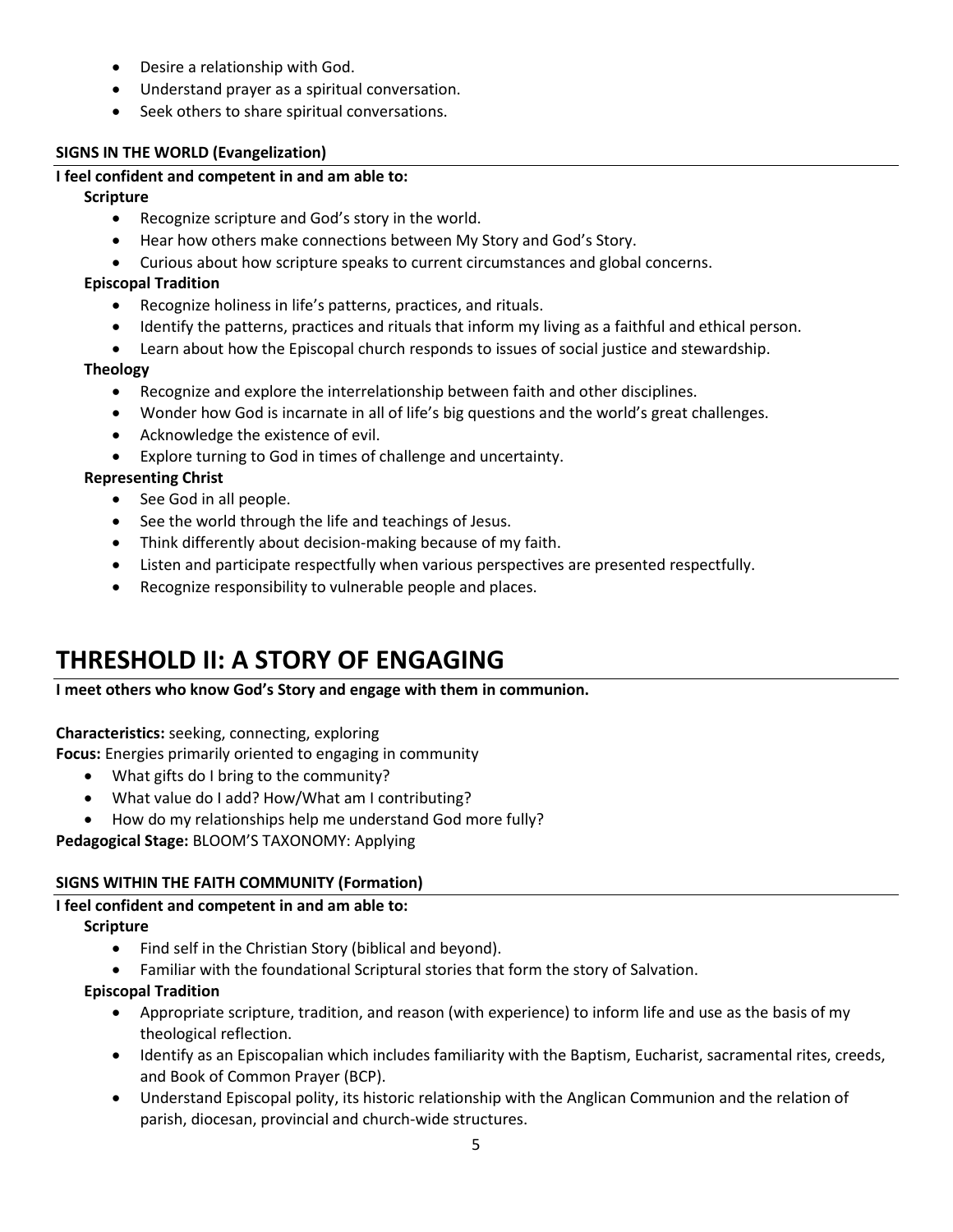- Understand the nature of ministry and honor different roles within the whole Body of Christ and recognize connections between church history, liturgy, ethics and social action.
- Commit to a discipline of corporate and individual prayer and worship.
- Understand the history and practice of Episcopal worship.

#### **Theology**

- Practice ways of helping others recognize and claim their belovedness.
- Confront sin in myself and in the world and recognize the power of forgiveness.
- Understand and value being a member of the body of Christ.
- Deepen relationship with God through critical engagement with scripture and traditions of Christian thought.
- The Baptismal Covenant and the Book of Common Prayer, and scripture inform my life/worldview.

#### **Representing Christ**

- Recognize the joys and obligations of Christian commitment.
- Appreciate the gifts of others.
- Engage in ongoing self-reflection about difference to understand historical inequities and suffering caused by religion and indifference.
- Participate in spiritual growth opportunities in my faith community.
- Participate in community worship, and miss it when I am absent
- Develop important relationships in my faith community.

#### **SIGNS IN THE WORLD (Evangelization)**

#### **I feel confident and competent in and am able to:**

#### **Scripture**

- Hear God's Story from multiple perspectives.
- Articulate how to Integrate God's Story in my life.
- Embrace the Biblical imperatives to love God and to love our neighbors as ourselves.

#### **Episcopal Tradition**

- Understand the rituals of my faith tradition as part of larger interfaith/global tradition.
- Articulate what I believe about my faith with others & what distinguishes it from other faith traditions/ denominations.
- Understand that the Episcopal Church and the Anglican Communion give public witness to contemporary challenges.

#### **Theology**

- Commit to loving God and my neighbor.
- See God's radical love in everyday life.
- Recognize my responsibility for all of God's creation.
- Acknowledge the imperative to join God's Mission for the world.

#### **Representing Christ**

- Strive to love others regardless of our differences or perceived differences.
- **•** Engage my neighbor in response to my faith.
- Apply my faith when addressing issues.
- Participate in conversations that raise spiritual questions with people who do not share my faith tradition.
- Participate with my church to address needs in my community.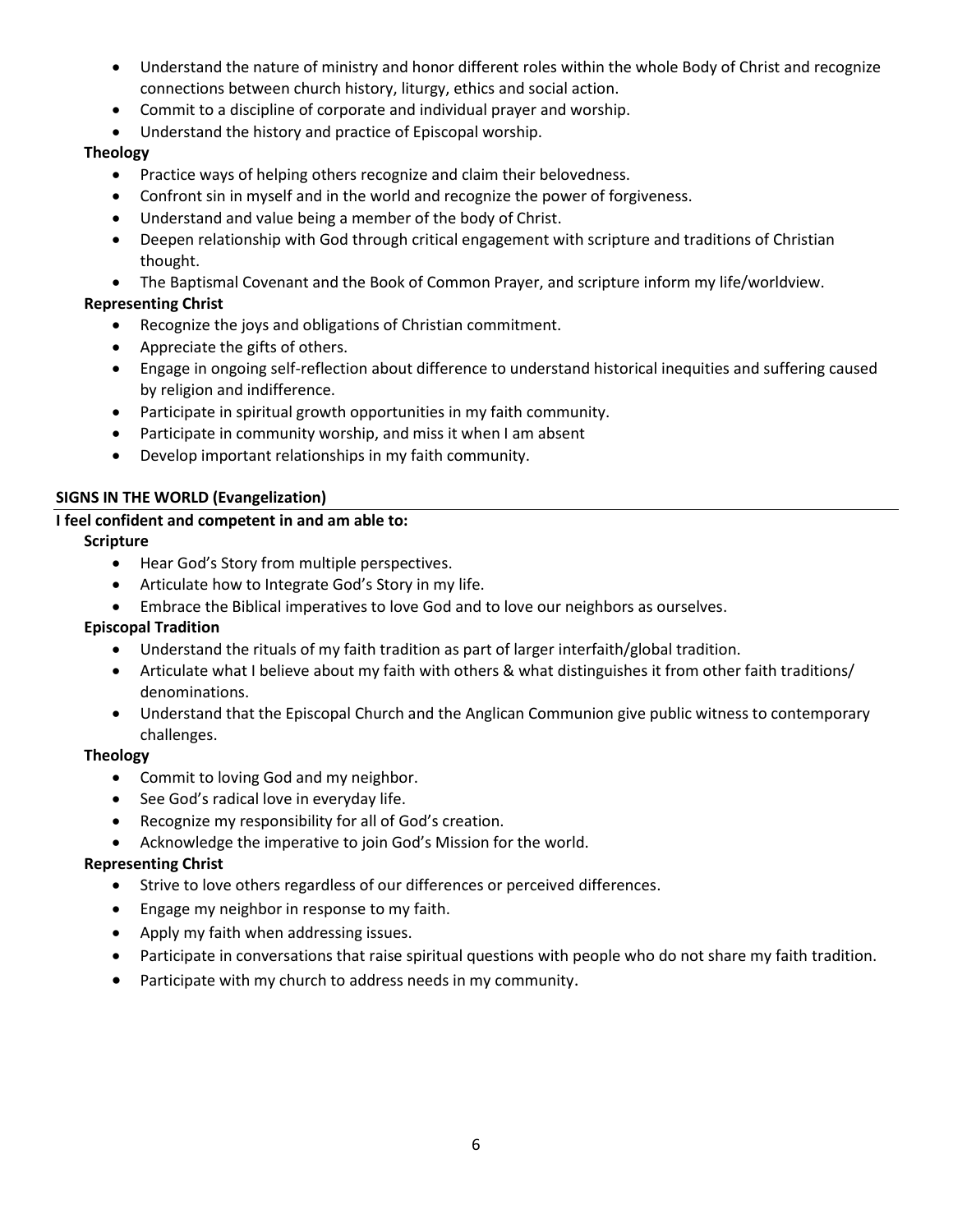### **THRESHOLD III: A STORY OF SUSTAINING**

#### **I "wrestle" with God and God's Story and share my gifts to sustain my community and God's Mission**

**Characteristics:** committed, consistent, confident, capable, competent, healthy questioning **Focus:** Commitment to faith community – locally and/or church-wide

- What helps me go deeper?
- How can/do I deepen my faith?
- What feeds me?
- Who are my models and inspiration?

**Pedagogical Stage:** BLOOM'S TAXONOMY: Analyzing

#### **SIGNS WITHIN THE FAITH COMMUNITY (Formation)**

#### **I feel confident and competent in and am able to:**

#### **Scripture**

- Explore my personal story, my faith community's story and my wider community's story in light of the Christian Story to make decisions.
- Study scripture with a working knowledge of how to interpret and use scripture in a range of different contexts.
- Lead Bible reflection confidently with a studied approach.

#### **Episcopal Tradition**

- Articulate the impact of personal faith (Apostles' Creed), the faith of the church (Nicene Creed), and ethical questions.
- Regularly participate in and practice my faith with others an Episcopal context.
- Exercise authority to engage resources and structures of The Episcopal Church (TEC).
- Actively engage in ministerial roles in my community and missional networks beyond the local level.
- Confidently pray and talk about prayer with others.
- Actively participate in Episcopal Worship as participant and leader.

#### **Theology**

- Theologically reflect upon the structure/systems that limit our embrace of our Belovedness in God.
- Adapt my actions to honor difference (diversity) with and among cultural and religious groups.
- Articulate my sense of vocation and be able to navigate possible tension between the personal and ecclesial aspects of ministry.
- Understand the ways in which Christian beliefs and practices have developed over time and are developing in varying contexts.
- Discuss the theology of the Baptismal Covenant, the BCP and scripture and their implications for personal and corporate decision-making with others.

#### **Representing Christ**

- Live by a Rule of Life.
- Share my gifts in my faith community.
- Risk asking tough questions of my faith community at any level, especially to acknowledge difference and dismantle oppression.
- Participate in a community of practice and/or seek spiritual direction (enrichment) from a director, faith mentor or leader of faith.
- Embrace liturgical roles and lead worship.
- Embrace leadership roles within my faith community.

#### **SIGNS IN THE WORLD (Evangelization)**

#### **I feel confident and competent in and am able to: Scripture**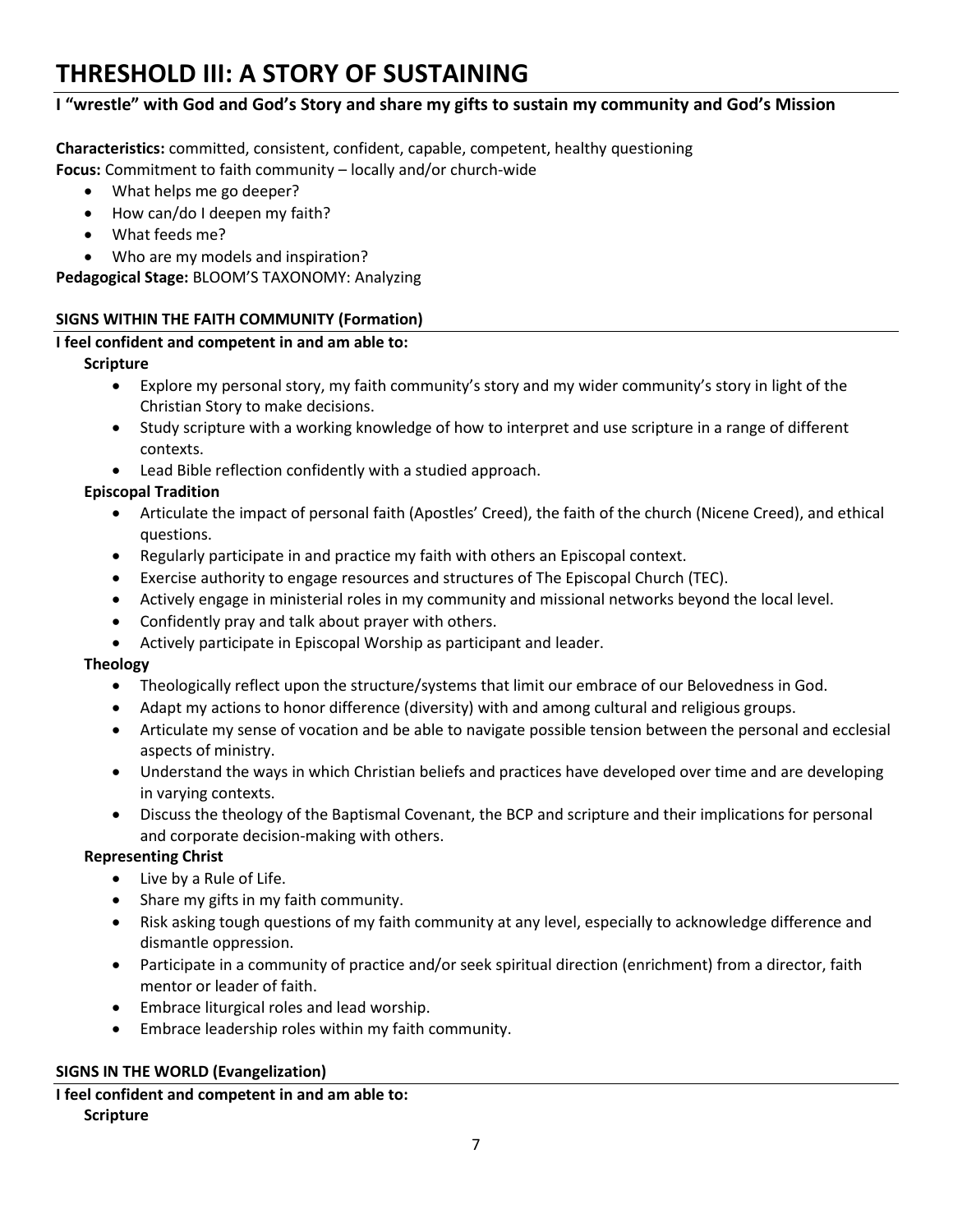- Make decisions informed by God's Story.
- Share the Good News utilizing theologically sound resources for biblical literacy.
- Reflect theologically on specific scriptural passages and different interpretations to choose how I respond to current events and global concerns.

#### **Episcopal Tradition**

- Participate in rituals inspired by my faith in my public community.
- Engage in dialogue about faithful living with others from different denominations/faiths.
- Represent my denomination in civic and interfaith circles.

#### **Theology**

- Point to and name God's action in the world.
- Join God in action in the world as a follower of Christ.
- Discuss the things I see as evil in my world with others.
- Engage in deeper reflections of God's mission and our role in that mission with other communities.

#### **Representing Christ**

- Intentionally seek the face of Christ in others.
- Admit my faults and seek forgiveness; I forgive.
- Strive for justice and peace as a witness of my faith.
- Connect my actions to God's mission of love, liberation and life for all of creation.
- Share my time, talent, and financial resources sacrificially.

### **THRESHOLD IV: A STORY OF CULTIVATING-CATALYZING**

I help others "wrestle" with God and God's Story cultivating their faith and catalyzing their engagement in God's Mission.

**Characteristics:** confident in leading, called & calling, capacity building, courageous, co-create **Focus:** Cultivate OTHER's maturing in faith and catalyze their engagement in God's Mission

- How am I called to companion others?
- How can I invite others into discipleship?
- How can/do I pass on faith to others?
- How do I spark other's engagement in God's Mission?

**Pedagogical Stage:** BLOOM'S TAXONOMY: Evaluating, Creating

#### **SIGNS WITHIN THE FAITH COMMUNITY (Formation)**

#### **I feel confident and competent in and am able to:**

#### **Scripture**

- Facilitate others' exploration of the connections between our Individual Stories, our collective stories, and God's Story from multiple perspectives.
- Teach others how to engage theological resources for personal and communal reflection and response.

#### **Episcopal Tradition**

- Lead opportunities to learn about the Episcopal Way and its foundational elements and their role in life choices.
- Lead the development and implementation of ideas/ programming to incorporate growth, reflection, and continued practice that leads to deepening of Episcopal Identities.
- Encourage ministry collaborations that utilize the gifts of the laity in partnership with deacons, priests and bishops.
- Guide others' discernment of ways to use their gifts in the faith community.
- Assist others with their prayer life.
- **•** Train liturgical leaders.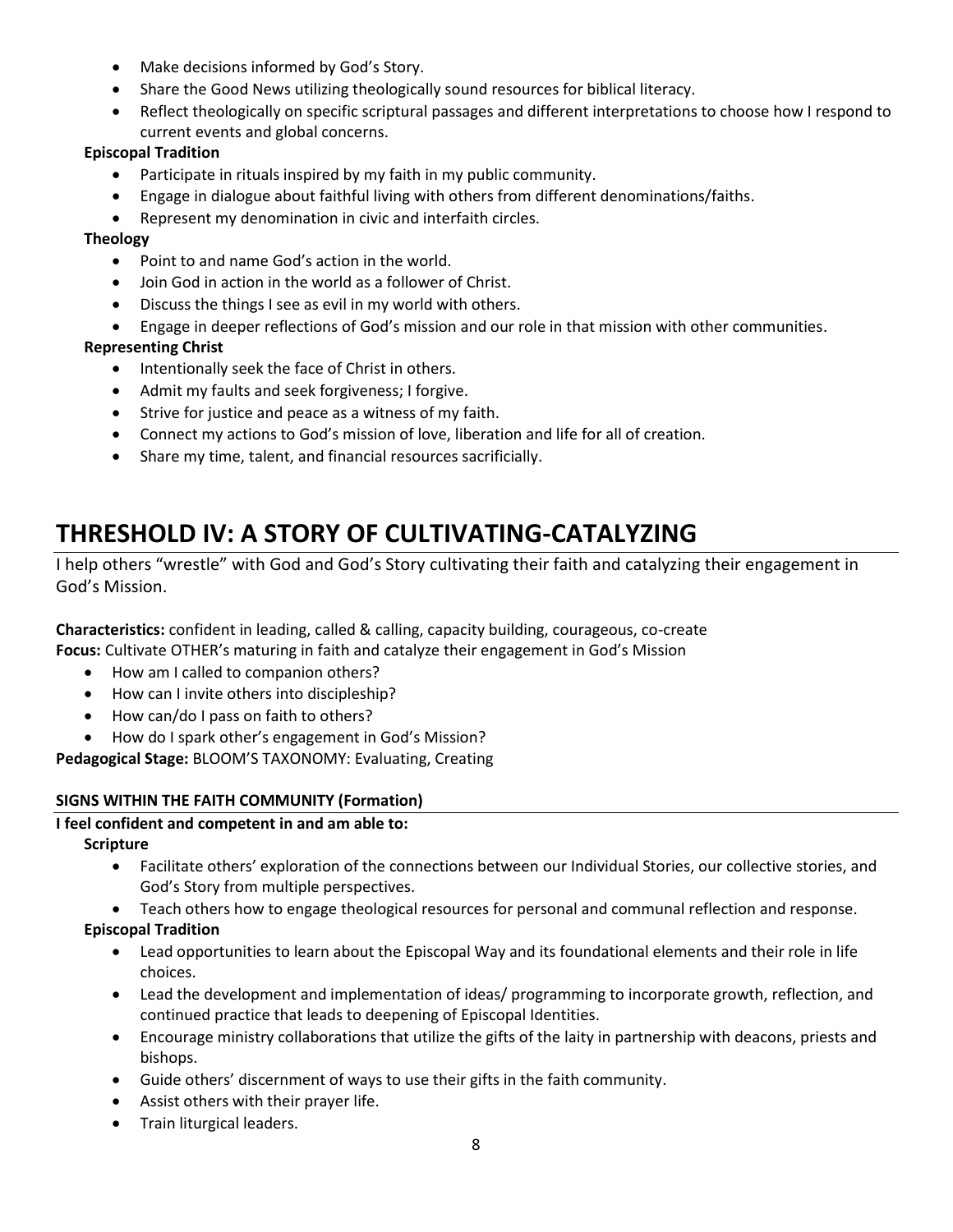#### **Theology**

- Create opportunities to restore unity with God and others in Christ and develop processes/practices to dismantle barriers for individuals and community members to claim their belovedness in God.
- Teach the community to understand sin and grace.
- Call my faith community to deeper reflection on its role in God's Mission and mentor others in recognizing God's invitation to them as members of the Body of Christ.
- Create opportunities for community members to critically engage and systematically study our human experience of God and deepen our relationship with God.
- Teach the interconnections of history, theology, and moral decision-making based in Scripture, the Baptismal Covenant, the Book of Common Prayer.

#### **Representing Christ**

- Equip others for their discernment and gifts appreciation.
- Recognize and cultivate the gift/s of others.
- Seek ways to empower my faith community to understand historical inequities and suffering caused by religion and indifference.
- Invite and inspire others to claim their place in God's Mission.
- Prepare members for participation and leadership in worship.
- Prepare others for leadership roles.

#### **SIGNS IN THE WORLD (Evangelization)**

#### **I feel confident and competent in and am able to:**

#### **Scripture**

- Share the Christian Story while equipping others' learning and questioning.
- Equip others to share God's story in a variety of ways.
- Lead communal reflections on contemporary circumstances, issues and concerns, and facilitates communal responses to them.

#### **Episcopal Tradition**

- Create and lead rituals inspired by my faith in my public community.
- Create environments where life's questions can be engaged in faith-filled ways from lots of perspectives.
- Host gracious and brave conversations with guidelines for sharing that honor all perspectives.

#### **Theology**

- Teach others how to listen to voices from the margins and develop justice-seeking responses that address systemic injustice.
- Embrace diversities with and among cultural and religious groups.
- Risk asking and leading dialogue of unspoken questions.
- Facilitate the creation of opportunities to join God's Mission with others.

#### **Representing Christ**

- Inspire others to right relationships with God, self, others and all creation.
- Create space for healing and reconciling.
- Seek ways to empower my wider community to understand historical inequities and suffering caused by religion and indifference.
- Engage in ongoing collaboration with the wider community to speak truth to power.
- Monitor coherence between what I/we say and what I/we do.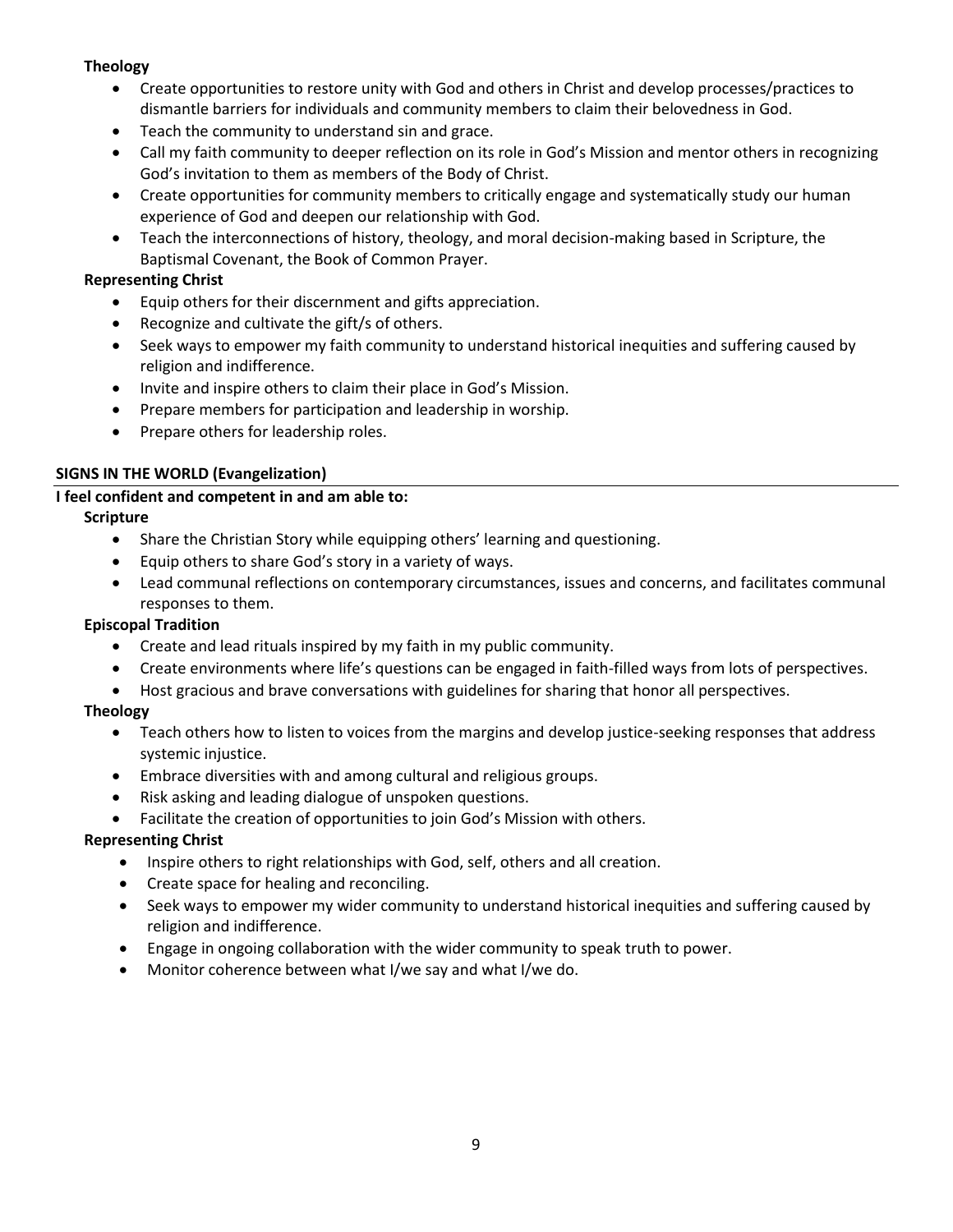#### **PART II: SIGNS & THRESHOLDS FOR THOSE RESPONSIBLE FOR PASSING ON THE TEACHINGS OF THE CHURCH**

#### **PREAMBLE: Lifelong, Life-wide, and Life-deep Faith and Ministry Development for all Baptized Episcopalians<sup>1</sup>**

In the Episcopal Church, the **Baptismal Covenant** articulates the relationship God establishes with us in Holy Baptism and defines who we are as Christians and Episcopalians. It offers questions that explore how we know God: Creator, Redeemer, and Sanctifier (Father, Son, and Holy Spirit). It also highlights the work God has given us to do:

- to continue in the apostles' teaching and fellowship, in the breaking of the bread, and in the prayers;
- to resist evil and repent when we fall into sin;
- to proclaim the Good News of God in Christ through word and example;
- to seek and serve Christ in all people; and
- $\bullet$  to strive for justice and peace and respect the dignity of every human being.<sup>2</sup>

How we each experience God, grow in faith, and discern our response to God's invitation is unique. What we share—sometimes more individually and sometimes more collectively—is a **lifelong, life-wide, and life-deep<sup>3</sup> j**ourney through which we develop the skills to respond to God's invitation to be the body of Christ both within our faith communities and within the world.

This document is primarily intended for members of a faith community at the local or diocesan level (such as Vestry members, Commissions on Ministry, faith formation leaders, spiritual directors, clergy, chaplains, and those responsible for passing on the teachings of the church, etc.) **who serve formally or informally as catalyzers and cultivators of other adults' faith journeys**. The document is designed to help these facilitators, guides, and/or teachers to adapt resources to local contexts in order to promote deeper faith and ministry development in a congregation, intentional community, or diocese. It is created to be a resource to generate opportunities for fellow travelers to wonder, widen, and deepen their understanding of themselves and of God as well as to gain confidence in their grasp of the knowledge, skills, and practices needed to follow Jesus. This is not meant to be a static document but flexible; local leadership is encouraged to adapt and adjust to fit their own contexts and needs.

While designed primarily for catalyzers and cultivators of faith, it is important to be clear—faith and ministry development are the work of *all baptized people*, not just those who may consider themselves leaders or potential leaders in the church. All baptized Christians are ministers and are called to join God's mission both in the church and in the world. Thus, individuals also may use this document as a discernment or self-assessment tool (See Part I of this document) to reflect upon where they are in their personal faith and ministry development – recognizing strengths and prompting the search for additional resources for growth in spirituality and leadership. While linear in its presentation and format, it can also be visualized as a labyrinth, entering at a certain point and following a path that has twists and turns, with new perspectives gained along the way.

To that end, this document is offered as both a **map and a set of map-making elements**. As a map, without presuming a particular entry point or sequence,<sup>4</sup> the document attempts to identify recognizable signs and thresholds of one's faith journey through a four-phased continuum. The continuum encompasses

 $\overline{\phantom{a}}$ 

<sup>&</sup>lt;sup>1</sup> This document was developed by a working group with guidance from the Task Force for Faith Formation and Ministry of the Baptized. Writing Team members include Ellen Bruckner, Kate Gillooly, Lisa Kimball, Julie Lytle, Deborah Bressoud Parker, Sharon Ely Pearson, Tina Pickering, and Melissa Rau with additional support from Amy Cook, Vicki Garvey, Alexizendria Link, and James McKim.

<sup>2</sup> The Book of Common Prayer, pp 304–305.

<sup>&</sup>lt;sup>3</sup> Lifelong reminds that a journey of faith unfolds chronologically across one's life. Life-wide reminds that a journey of faith integrates formative events and experiences from across one's contexts. Life-deep reminds th the meaning-making that occurs while on a journey of is influenced by culture, beliefs, attitudes, emotions, ideologies and values.

<sup>&</sup>lt;sup>4</sup> New, as well as "established" Christians may find themselves traversing these thresholds during their faith journey. For example, one may be well versed in scripture (Sustaining), but lack an Episcopal lens for reading theological reflection (Emerging). Some may be following a call to serve in the community (Cultivating/Catalyzing) long before connecting their ministry to their faith (Claiming, Emerging).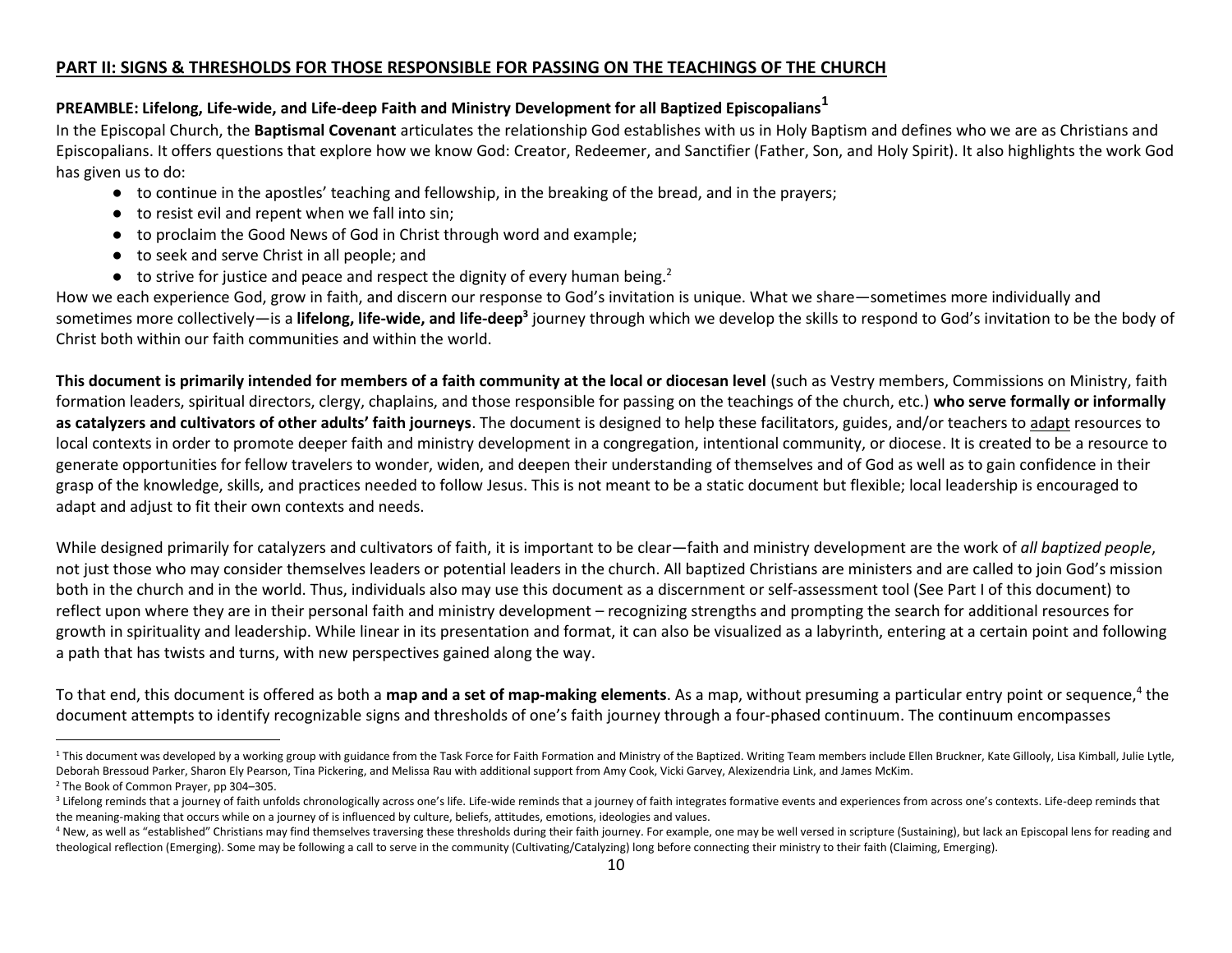recognizable signs of maturing in our relationship with God that mark deepening knowledge and understanding, the shaping of values and attitudes, as well as the honing of practices and skills. There are also thresholds to cross as an identity as disciples and members of the Body of Christ is more fully embraced. Decisions are then made to accept increased responsibility to proclaim God's loving, liberating, life-giving Good News (evangelism) and to help others to find their path as we pass on our faith (faith formation). These threshold crossings can be described as "movements" between four "stages" which are experienced differently by each person:<sup>5</sup>

- **Claiming**—starting to grow in Christian faith as an Episcopal expression;
- **Emerging**—deepening individual faith through connection to a community of faith;
- **Sustaining**—engaging in faithful service, consistent spiritual practices, and participation in various aspects of life and leadership within the church and within the world; and
- **Cultivating** and **Catalyzing**—inspiring, supporting and passing on the faith to others on their lifelong faith journey.<sup>5</sup>

As a set of **map-making elements** (the significant sites, potential routes, and legends for interpretation), this document highlights four areas that capture the breadth of what it means to follow Jesus within an Episcopal context:

- **Scripture,**
- **Episcopal Tradition** (including history and liturgy),
- **Theology**, and
- **Representing Christ** (including ethics and moral theology).

Together, these elements chart demonstrable competencies we express as we follow the call to discipleship more fully. They also provide a critical foundation for consistently engaging in practices of reconciliation—confronting sins that limit human dignity such as racism, sexism, ableism, and clericalism.

The authors of this document understand "competencies" as active elements that demonstrate we are growing and getting better at something throughout the course of our lives—that we are living as disciples. Beyond a transcript that outlines content with which we have engaged, competencies also describe attitudes and practices we claim as we grow through phases of faith and ministry development. We like to think of **competencies as** "**confidences—feelings or consciousness of one's powers.**" Each time we deepen our knowledge, sharpen our skills, embrace Christ-like attitudes and respond in faith, we show how we are gaining confidence as we strive to follow Jesus more nearly, deepen our relationship with God, and respond to God's presence in our lives.

#### *Background of this Document*

l

*The Anglican Primates initiated the creation of similar maps and map-making elements in 2003 when they established a task force on Theological Education for the Anglican Communion (TEAC). TEAC's aim is to help all Anglican Christians to be theologically alert and sensitive to the call of God. TEAC focused on an "Outcomes Based" model for education and encouraged a shift from "What does a person know?" to "What competencies does the learner need to gain in order to be able to fulfil this or that task/job/vocation?"<sup>6</sup> TEAC offered a set of "ministry grids" for bishops, priests, deacons, licensed lay ministers, and lay people with the hope that each of the Anglican Communion Provinces would adapt them for local use. Within the Episcopal Church, the Association for Episcopal Deacons published competencies for diaconal formation in 2017 and updated them in 2018. The writing group offers this document, A Christian Life of Faith: Signs and Thresholds along The Way, for your use and adaptation*. 7

<sup>&</sup>lt;sup>5</sup> In 1956, Benjamin Bloom and four collaborators published a framework for categorizing educational goals using a cognitive progression which presumes lower order thinking is necessary to the development of higher order thinking, familiarly known as Bloom's Taxonomy. It was revised as Bloom's Revised Taxonomy (BRT) in 2001. The writing team used BRT and its six levels to differentiate learning outcomes in each of the four phases: Claiming includes the BRT's remembering and understanding; Emerging concentrates on BRT's applying; Sustaining focuses on BRT's analyzing and evaluating; and Cultivating/Catalyzing highlights BRT's creating.

<sup>&</sup>lt;sup>6</sup> TEAC offers more information about the philosophy of 'Outcomes Based' education as it applies in the context of South Africa here: https://www.anglicannews.org/news/2006/01/teac-meeting-ends-with-pledge-tohelp-renew-theological-education.aspx.Theological Education for the Anglican Communion (TEAC), https://www.anglicancommunion.org/theology/theological-education/ministry-grids.aspx, January 5. 2020. <sup>7</sup> Please comment! Does this document appropriately and adequately capture the knowledge, attitudes and skills of all the baptized as we grow in faith and develop our ministries. Send comments to jlytle@bexleyseabury.edu.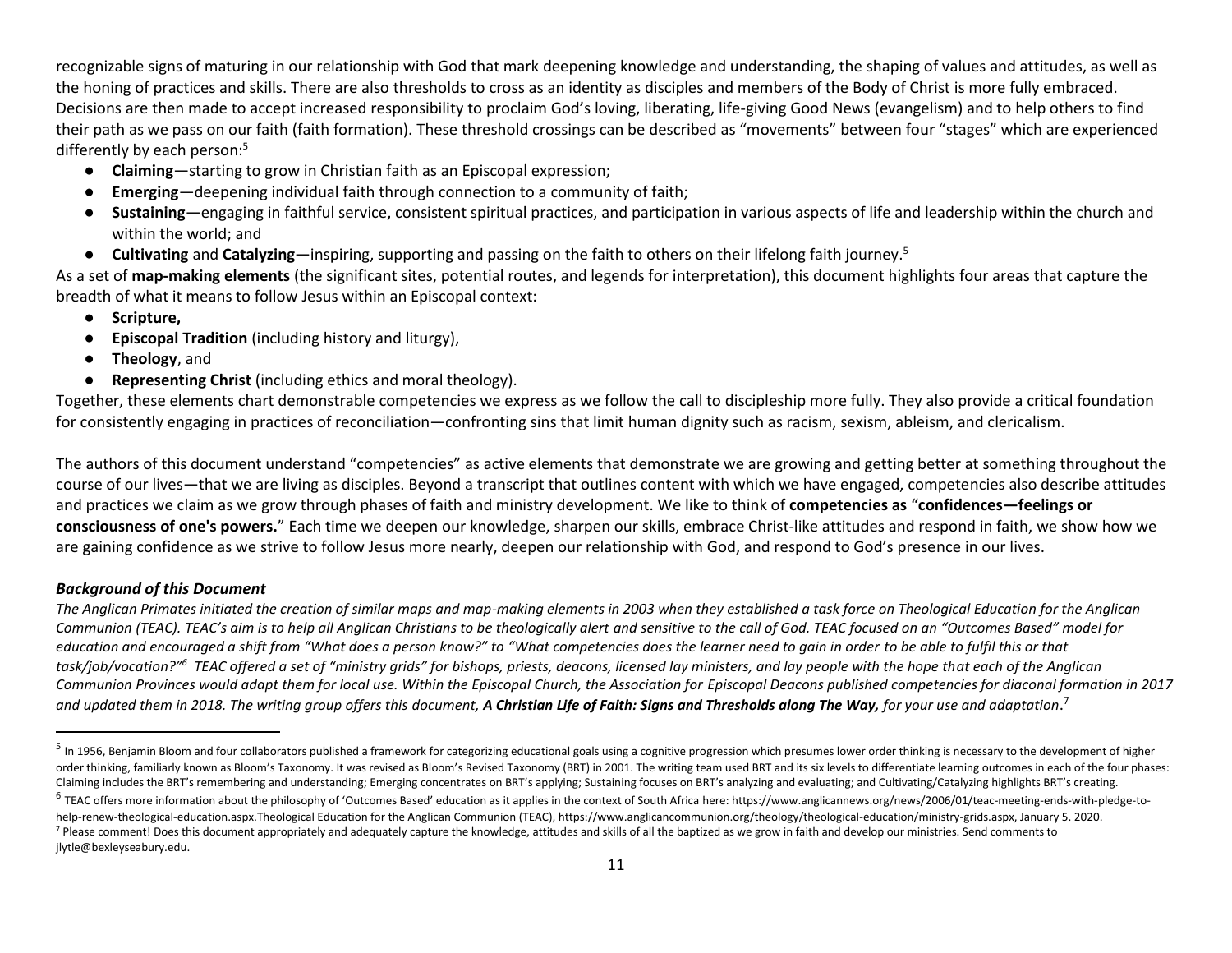### **A CHRISTIAN LIFE OF FAITH: SIGNS AND THRESHOLDS ALONG** *THE WAY*

I am a baptized Christian who wonders what my journey of faith is in relationship with God, myself, my neighbor, and all of creation. Living my faith within the faith community asks "How am I growing in faith within an expanding circle of believers?" The focus is *formation.* Living my faith in the world asks "How am I sharing my faith beyond my faith community? The focus is *evangelization.*

| <b>THRESHOLDS</b>      | <b>CLAIMING</b>                                               | <b>ENGAGING</b>                                                                    | <b>SUSTAINING</b>                                  | <b>CULTIVATING-CATALYZING</b>                                 |
|------------------------|---------------------------------------------------------------|------------------------------------------------------------------------------------|----------------------------------------------------|---------------------------------------------------------------|
|                        | I have been baptized and am                                   | I meet others who know God's Story                                                 | I "wrestle" with God and God's                     | I help others "wrestle" with God and                          |
|                        | beginning to claim a new faith as I                           | and engage with them in                                                            | Story and share my gifts to                        | God's Story cultivating their faith and                       |
|                        | come to know God's Story.                                     | communion.                                                                         | sustain my community and                           | catalyzing their engagement in God's                          |
|                        |                                                               |                                                                                    | God's Mission.                                     | Mission.                                                      |
| <b>Characteristics</b> | SELF-CONSCIOUS as beginning a                                 | <b>BECOMING ACTIVE in a faith</b>                                                  | <b>FAITHFUL SERVICE IN THE CHURCH</b>              | OTHER-ORIENTED-responsible for                                |
|                        | <b>Christian Life of Faith</b>                                | community and Engaging Faith                                                       | locally and/or church-wide                         | teaching and passing on faith                                 |
|                        | curious, seeks understanding, desires                         | seeking, connecting, exploring                                                     | committed, consistent, confident,                  | confident in leading, called & calling,                       |
|                        | affiliation and belonging                                     |                                                                                    | capable, healthy questioning                       | capacity building, courageous, co-create                      |
|                        | (BLOOM: Remembering, Understanding)                           | (BLOOM: Applying)                                                                  | (BLOOM: Analyzing)                                 | (BLOOM: Evaluating, Creating)                                 |
| General                | Who am I as a Christian?                                      | What gifts do I bring to the community?                                            | What helps me go deeper?                           | How am I called to companion others?                          |
| <b>Discernment</b>     | How do I hear and discover what being a                       | What value do I add? How/What am I                                                 | How can/do I deepen my faith?                      | How can I invite others into discipleship?                    |
| <b>Questions</b>       | Christian means for me?                                       | contributing?                                                                      | What feeds me?                                     | How can/do I pass on faith to others?                         |
|                        | How do I hear and discover what being                         | How do my relationships help me                                                    | Who are my models and inspiration?                 | What difference can I make?                                   |
|                        | an Episcopalian means for me?                                 | understand God more fully?                                                         |                                                    |                                                               |
|                        |                                                               | DESIRED CONFIDENCE-Formation In particular KNOWLEDGE, SKILLS, ATTITUDES, BEHAVIORS |                                                    |                                                               |
| <b>Discernment</b>     | How do I understand the Christian story                       | Where do I find myself in the Christian                                            | Where do I notice the Christian story              | Where do I notice the Christian story                         |
| <b>Questions</b>       | for myself?                                                   | story?                                                                             | affecting my life?                                 | affecting my life?                                            |
| about Scripture        | Where is my comfort level in reading<br>scripture for myself? | What Bible stories mean the most to<br>me?                                         | How am I using Bible tools for insight             | How am I using Bible tools for insight and<br>interpretation? |
|                        | Tell a story about a time when loving                         | How do I understand the Salvation story                                            | and interpretation?<br>How do I use scripture to   | How do I use scripture to support/enhance                     |
|                        | God and loving my neighbor became                             | from scripture?                                                                    | support/enhance my                                 | my prayer/meditation experiences?                             |
|                        | real.                                                         | How do I make room in my religious                                                 | prayer/meditation experiences?                     |                                                               |
|                        |                                                               | thinking for expanding my                                                          |                                                    |                                                               |
|                        |                                                               | understanding?                                                                     |                                                    |                                                               |
| <b>Discernment</b>     | How do I experience my baptismal vows                         | How do I explain the importance of                                                 | Where do my experiences with                       | Where in my life have I noticed a                             |
| <b>Questions</b>       | in my life?                                                   | being part of a faith community?                                                   | forgiveness fit in the scripture story?            | broadening/deepening of my practices of                       |
| about Theology         | What parts of the Book of Common                              | Where am I being drawn to help in                                                  | What kinds of confession do I find                 | living with diversity?                                        |
|                        | Prayer do I turn to in prayer and why?                        | caring for creation?                                                               | most complete and meaningful to                    | How have I challenged myself to explore                       |
|                        | How do I understand the creeds?                               | How do I understand my own world                                                   | me?                                                | the faith questions that arise in me?                         |
|                        | When do I find myself turning to God in                       | view? How is faith informing how I                                                 | How do I clarify and stay focused on               | In what ways do I engage others in                            |
|                        | prayer and silence?                                           | see and understand this world view?                                                | my call amidst the many demands                    | reflecting on their faith?                                    |
|                        |                                                               | How have I examined the theological                                                | of my life?                                        | How am I connecting with the Episcopal                        |
|                        |                                                               | statements I grew up with?                                                         | What is the examined theology/honor                | Church's framework Building Beloved                           |
|                        | Why did I choose the Episcopal Church?                        |                                                                                    | in my life?<br>What are some of the practices I've | Community?<br>In what ways have I mentored others in          |
| <b>Discernment</b>     | What is the element of the Episcopal                          | How is the Episcopal community<br>important in my life?                            | found helpful in growing my faith?                 | their faith?                                                  |
| <b>Questions</b>       | Church that speaks the most to my                             | How am I claiming and living out my                                                | How am I involved in my local faith                | How am I a role model to lead others in                       |
| about                  | life?                                                         | Episcopal identity?                                                                | community?                                         | expressing faith in action?                                   |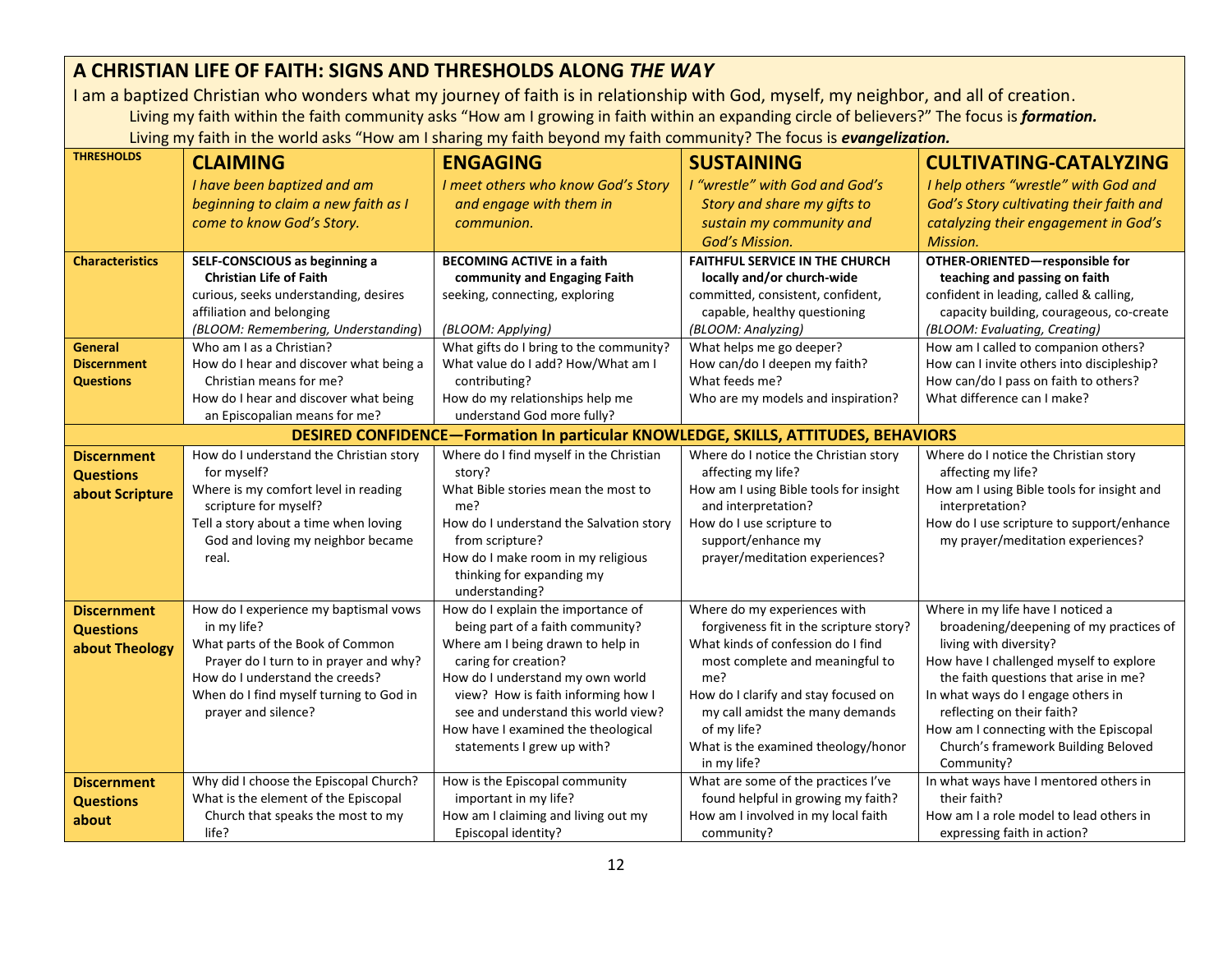|   | <b>Episcopal</b><br><b>Tradition</b>                                                    |                                                                                                                                                                                                                                                                                                                                 |                                                                                                                                                                                                                                                                                                                                                                                                                                                                                                                                   | What ways have I found to connect<br>my life in my faith community with<br>engagement in the larger<br>neighborhood and beyond?<br>How does my faith inform my civic<br>life?                                                                                                                                                                                                                                                                                                                                                                                             | Where have I opened the space for<br>conversation with others?<br>How do I understand my leadership in my<br>local church?                                                                                                                                                                                                                                                                                                                             |
|---|-----------------------------------------------------------------------------------------|---------------------------------------------------------------------------------------------------------------------------------------------------------------------------------------------------------------------------------------------------------------------------------------------------------------------------------|-----------------------------------------------------------------------------------------------------------------------------------------------------------------------------------------------------------------------------------------------------------------------------------------------------------------------------------------------------------------------------------------------------------------------------------------------------------------------------------------------------------------------------------|---------------------------------------------------------------------------------------------------------------------------------------------------------------------------------------------------------------------------------------------------------------------------------------------------------------------------------------------------------------------------------------------------------------------------------------------------------------------------------------------------------------------------------------------------------------------------|--------------------------------------------------------------------------------------------------------------------------------------------------------------------------------------------------------------------------------------------------------------------------------------------------------------------------------------------------------------------------------------------------------------------------------------------------------|
|   | <b>Discernment</b><br><b>Questions</b><br>about<br><b>Representing</b><br><b>Christ</b> | How do I seek and serve Christ in all<br>people, respecting the dignity of every<br>person?<br>How would I describe my relationship<br>with God?<br>What in worship feeds me for the rest of<br>my week?<br>How does my faith inform my decision-<br>making?<br>How does being part of a faith<br>community strengthen my life? | How has being part of a faith<br>community clarified and/or deepened<br>my spiritual life?<br>How does my participation in my faith<br>community strengthen the faith<br>community?<br>How does being part of a faith<br>community strengthen the wider<br>communities?<br>What or where are the ministries I have<br>said "yes" to in my church?<br>Who are the people I'm drawn to help<br>outside of the church?<br>What do I notice about myself when I<br>engage with people who think and<br>believe differently than I do? | How do I experience the space within<br>my faith community for me and<br>others to have doubts?<br>How do I articulate my Rule of Life and<br>how it developed?<br>As I reflect on my participation in my<br>faith community, where do I identify<br>the areas of growth spiritually for<br>myself and for my life in the wider<br>community?<br>What have I experienced as my more<br>difficult areas of forgiveness?<br>How do I experience the alignment of<br>my actions and my beliefs?<br>How do I understand myself as an<br>agent of reconciliation in the world? | How do I make room for compassion and<br>curiosity when others around me express<br>doubts about faith? How do I respond?<br>What methods/tools have I found effective<br>in engaging others in conversations<br>dealing with reconciliation?<br>How has my faith grown as I work to<br>empower others to use their gifts to<br>serve the community?<br>What are the actions I am taking to disrupt<br>systemic racism in our church and the<br>world? |
|   |                                                                                         |                                                                                                                                                                                                                                                                                                                                 |                                                                                                                                                                                                                                                                                                                                                                                                                                                                                                                                   |                                                                                                                                                                                                                                                                                                                                                                                                                                                                                                                                                                           |                                                                                                                                                                                                                                                                                                                                                                                                                                                        |
|   | <b>THRESHOLDS</b>                                                                       | <b>CLAIMING</b>                                                                                                                                                                                                                                                                                                                 | <b>ENGAGING</b>                                                                                                                                                                                                                                                                                                                                                                                                                                                                                                                   | <b>SUSTAINING</b>                                                                                                                                                                                                                                                                                                                                                                                                                                                                                                                                                         | <b>CULTIVATING-CATALYZING</b>                                                                                                                                                                                                                                                                                                                                                                                                                          |
| S | <b>Signs of</b><br>Living my<br>faith<br>within the<br>faith<br>community               | Hear and claim the Christian Story as<br>my own.<br>Know that the Bible is the                                                                                                                                                                                                                                                  | Find self in the Christian Story<br>(biblical and beyond).<br><b>Familiar with the foundational</b>                                                                                                                                                                                                                                                                                                                                                                                                                               | Explore my personal story, my<br>faith community's story and my<br>wider community's story in light<br>of the Christian Story to make<br>decisions.<br>Study the Bible with a working                                                                                                                                                                                                                                                                                                                                                                                     | Facilitate others' exploration of the<br>connections between Our Individual<br>Stories, Our Collective Stories, and<br>God's Story from multiple<br>perspectives.<br>Teach others how to engage                                                                                                                                                                                                                                                        |
|   | (forming)                                                                               | foundational text of the Christian<br>faith.                                                                                                                                                                                                                                                                                    | scriptural stories that form the<br>story of Salvation.                                                                                                                                                                                                                                                                                                                                                                                                                                                                           | knowledge of how to interpret<br>and use scripture in a range of<br>different contexts.<br><b>Confidently lead Bible reflection</b><br>with a studied approach.                                                                                                                                                                                                                                                                                                                                                                                                           | theological resources for personal<br>and communal reflection and<br>response.                                                                                                                                                                                                                                                                                                                                                                         |
|   |                                                                                         | S.1                                                                                                                                                                                                                                                                                                                             | S.2                                                                                                                                                                                                                                                                                                                                                                                                                                                                                                                               | S.3                                                                                                                                                                                                                                                                                                                                                                                                                                                                                                                                                                       | S.4                                                                                                                                                                                                                                                                                                                                                                                                                                                    |
|   | Signs of<br>Living my<br>faith in the                                                   | Recognize scripture and God's Story<br>in the world.<br>Hear how others make connections                                                                                                                                                                                                                                        | Hear God's Story from multiple<br>perspective.<br>Articulate how to Integrate God's                                                                                                                                                                                                                                                                                                                                                                                                                                               | Make decisions informed by God's<br>Story.<br>Share the Good News utilizing                                                                                                                                                                                                                                                                                                                                                                                                                                                                                               | Share the Christian Story while<br>equipping others' learning and<br>questioning.<br>Equip others to share God's Story in a                                                                                                                                                                                                                                                                                                                            |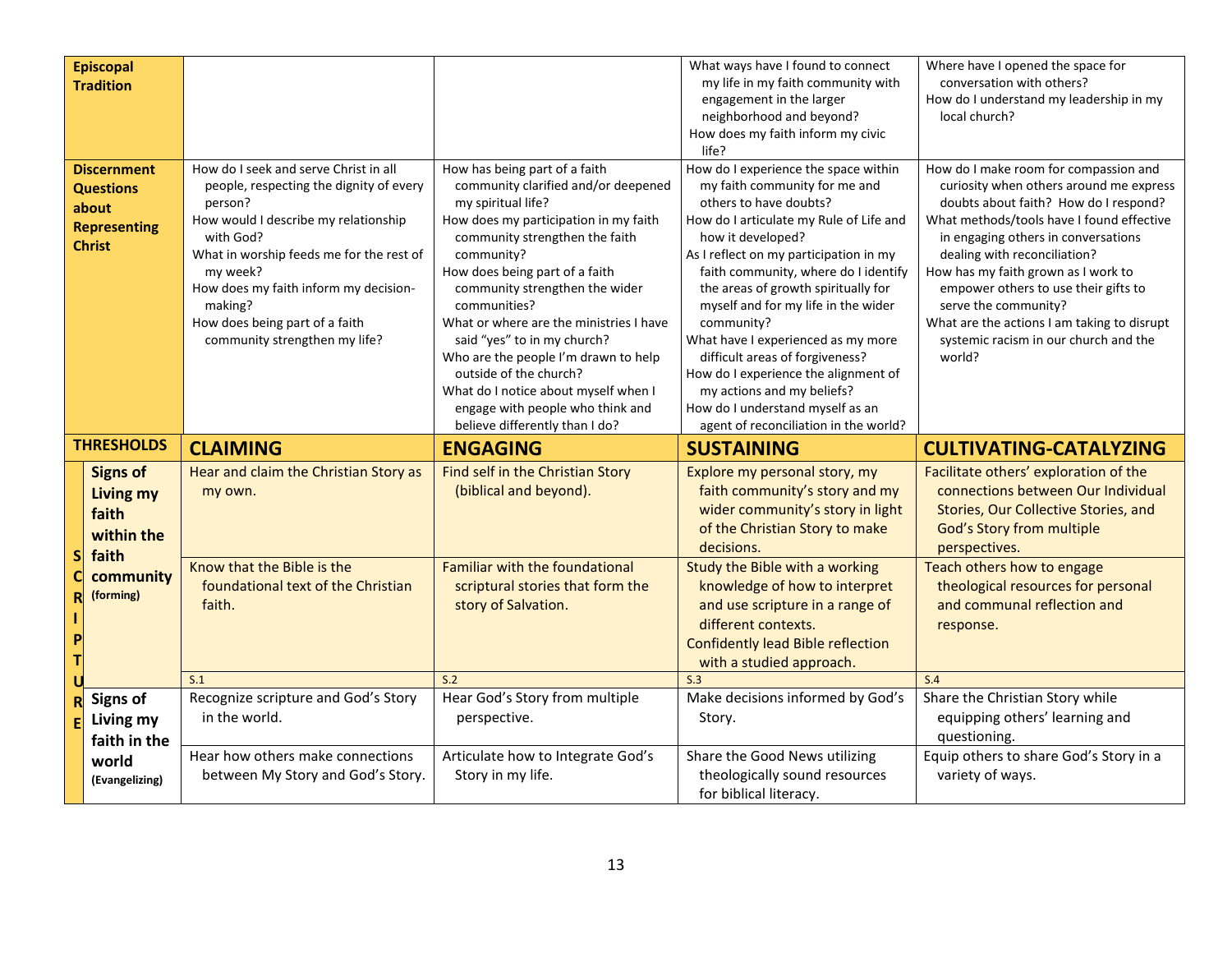|                                                |                                                            | Curious about how scripture speaks<br>to current circumstances and<br>global concerns.<br>S.5                                                                            | Embraces the Biblical imperatives<br>to love God and to love our<br>neighbors as ourselves.<br>S.6                                                                                            | Reflect theologically on specific<br>scriptural passages and different<br>interpretations to choose how I<br>respond to current events and<br>global concerns.<br>S.7 | Leads communal reflections on<br>contemporary circumstances, issues<br>and concerns and facilitates<br>communal responses to them.<br>S.8                                             |
|------------------------------------------------|------------------------------------------------------------|--------------------------------------------------------------------------------------------------------------------------------------------------------------------------|-----------------------------------------------------------------------------------------------------------------------------------------------------------------------------------------------|-----------------------------------------------------------------------------------------------------------------------------------------------------------------------|---------------------------------------------------------------------------------------------------------------------------------------------------------------------------------------|
|                                                | <b>THESHOLDS</b>                                           | <b>CLAIMING</b>                                                                                                                                                          | <b>ENGAGING</b>                                                                                                                                                                               | <b>SUSTAINING</b>                                                                                                                                                     | <b>CULTIVATING-CATALYZING</b>                                                                                                                                                         |
|                                                | <b>Signs of</b><br><b>Living my</b><br>faith<br>within the | Recognize that the Episcopal way<br>values scripture, tradition, and<br>reason as its foundation.                                                                        | Appropriate scripture, tradition,<br>and reason (with experience) to<br>inform life and use as the basis of<br>my theological reflection.                                                     | Articulate the impact of personal<br>faith (Apostles' Creed), the faith<br>of the church (Nicene Creed), and<br>ethical questions.                                    | Lead opportunities to learn about the<br><b>Episcopal Way and its foundational</b><br>elements and their role in life<br>choices.                                                     |
| E<br>P<br>S<br>C<br>Ó<br>P<br>A<br>т<br>R<br>Α | faith<br>community<br>(forming)                            | <b>Understand Episcopal identity as</b><br>defined by the Book of Common<br>Prayer (BCP), the liturgical<br>calendar, and particularly the<br><b>Baptismal Covenant.</b> | Identify as an Episcopalian which<br>includes familiarity with the<br>Baptism, Eucharist, sacramental<br>rites, creeds, and Book of<br>Common Prayer (BCP).                                   | Regularly participate in and practice<br>my faith with others in an<br>Episcopal context.                                                                             | Lead the development and imple-<br>mentation of ideas/programming to<br>incorporate growth, reflection, and<br>continued practice that leads to<br>deepening of Episcopal Identities. |
|                                                |                                                            | Participate in my faith<br>community.                                                                                                                                    | <b>Understand Episcopal polity, its</b><br>historic relationship with the<br>Anglican Communion, and<br>relation of parish, diocesan,<br>provincial, and church-wide<br>structures.           | Exercise authority to engage<br>resources and structures of The<br>Episcopal Church (TEC).                                                                            | Encourage ministry collaborations that<br>utilize the gifts of the laity in<br>partnership with deacons, priests<br>and bishops.                                                      |
|                                                |                                                            | Recognize the various roles that<br>help make a faith community.                                                                                                         | Understand the nature of ministry,<br>honor different roles within the<br>whole Body of Christ, and<br>recognize connections between<br>church history, liturgy, ethics and<br>social action. | Actively engage in ministerial roles<br>in my community and missional<br>networks beyond the local level.                                                             | Guide others' discernment of ways to<br>use their gifts in the faith<br>community.                                                                                                    |
|                                                |                                                            | Learn to pray as a means of being<br>in relationship with God.<br>Try worshipful experiences.                                                                            | Commit to a discipline of corporate<br>and individual prayer and worship.<br>Understand the history and<br>practice of Episcopal worship.                                                     | Confidently pray and talk about<br>prayer with others.<br>Actively participate in Episcopal<br>Worship as participant and<br>leader.                                  | Assist others with their prayer life.<br>Train liturgical leaders.                                                                                                                    |
| D                                              |                                                            | ET.1                                                                                                                                                                     | ET.2                                                                                                                                                                                          | ET.3                                                                                                                                                                  | <b>ET.4</b>                                                                                                                                                                           |
| Ť                                              | <b>Signs of</b><br>Living my<br>faith in the               | Recognize holiness in life's<br>patterns, practices, and rituals.                                                                                                        | Understand the rituals of my faith<br>tradition as part of larger<br>interfaith/global tradition.                                                                                             | Participate in rituals inspired by my<br>faith in my public community.                                                                                                | Create and lead rituals inspired by my<br>faith in my public community.                                                                                                               |
| O<br>Ν                                         | world<br>(Evangelizing)                                    | Identify the patterns, practices<br>and rituals that inform my living<br>as a faithful and ethical person.                                                               | Articulate what I believe about my<br>faith with others and what<br>distinguishes it from other faith<br>traditions/ denominations.                                                           | Engage in dialogue about faithful<br>living with others from different<br>denominations/faiths.                                                                       | Create environments where life's<br>questions can be engaged in faith-<br>filled ways from lots of perspectives.                                                                      |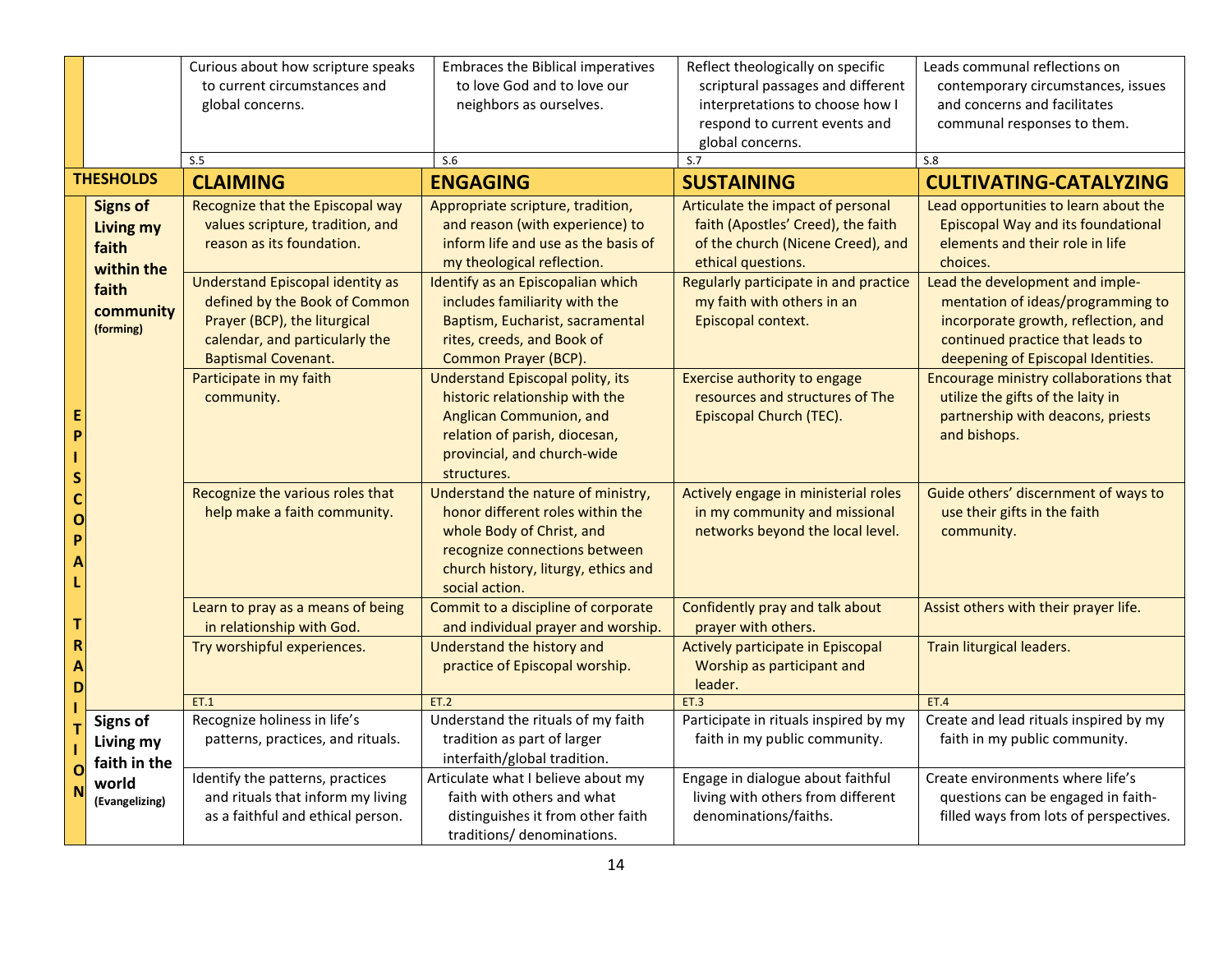|                            |                                                                     | Learn about how the Episcopal<br>church responds to issues of<br>social justice and stewardship.                                                                       | Understand that the Episcopal<br>Church and the Anglican<br>Communion give public witness to                          | Represent my denomination in civic<br>and interfaith circles.                                                                                                    | Host gracious and brave conversations<br>with guidelines for sharing that<br>honor all perspectives.                                                                               |
|----------------------------|---------------------------------------------------------------------|------------------------------------------------------------------------------------------------------------------------------------------------------------------------|-----------------------------------------------------------------------------------------------------------------------|------------------------------------------------------------------------------------------------------------------------------------------------------------------|------------------------------------------------------------------------------------------------------------------------------------------------------------------------------------|
|                            | <b>THRESHOLDS</b>                                                   | ET.5<br><b>CLAIMING</b>                                                                                                                                                | contemporary challenges.<br>ET.6<br><b>ENGAGING</b>                                                                   | ET.7<br><b>SUSTAINING</b>                                                                                                                                        | ET.8<br><b>CULTIVATING-CATALYZING</b>                                                                                                                                              |
|                            |                                                                     |                                                                                                                                                                        |                                                                                                                       |                                                                                                                                                                  |                                                                                                                                                                                    |
|                            | <b>Signs of</b><br><b>Living my</b><br>faith<br>within the<br>faith | Claim my belovedness in God.                                                                                                                                           | Practice ways of helping others<br>recognize and claim their<br>belovedness.                                          | Theologically reflect upon the<br>structure/systems that limit our<br>embrace of our Belovedness in<br>God.                                                      | Create opportunities to restore unity<br>w/God and others in Christ and<br>develop practices to dismantle<br>barriers for community members to<br>claim their belovedness in God.  |
|                            | community<br>(forming)                                              | Appreciate the limits of my<br>humanity and welcome the<br>grace that God offers.                                                                                      | Confront sin in myself and in the<br>world and recognize the power of<br>forgiveness.                                 | Adapt my actions to honor<br>difference/diversity with and among<br>cultural and religious groups.                                                               | Teach the community to understand<br>sin and grace.                                                                                                                                |
|                            |                                                                     | Understand baptism as a journey<br>beginning, confirmation involves<br>a personal decision to continue<br>onward, and journey changes<br>with life and faith maturity. | Understand and value being a<br>member of the body of Christ.                                                         | Articulate my sense of vocation and<br>able to navigate possible tension<br>between the personal and<br>ecclesial aspects of ministry.                           | Call my faith community to deeper<br>reflection on its role in God's Mission<br>and mentors others in recognizing<br>God's invitation to them as members<br>of the Body of Christ. |
| н<br>E<br>O<br>O<br>G<br>Y |                                                                     | Recognizes that Theology is the<br>systematic study of human<br>experience of God.                                                                                     | Deepen relationship with God<br>through critical engagement with<br>scripture and traditions of<br>Christian thought. | Understand the ways in which<br><b>Christian beliefs and practices</b><br>have developed over time and<br>are developing in varying<br>contexts.                 | Create opportunities for community<br>members to critically engage and<br>systematically study our human<br>experience of God and deepen our<br>relationship with God.             |
|                            |                                                                     | <b>Aware that the Baptismal</b><br>Covenant, Book of Common<br>Prayer, and scripture are<br>foundational sources of<br>inspiration and formation.                      | The Baptismal Covenant, the Book<br>of Common Prayer, and scripture<br>inform my life/worldview.                      | Discuss the theology of the<br>Baptismal Covenant, the BCP and<br>scripture and their implications<br>for personal and corporate<br>decision-making with others. | Teach the interconnections of history,<br>theology, and moral decision making<br>based in scripture, the Baptismal<br><b>Covenant, The Book of Common</b><br>Prayer.               |
|                            |                                                                     | T.1                                                                                                                                                                    | T.2                                                                                                                   | T.3<br>Point to and name God's action in                                                                                                                         | T.4                                                                                                                                                                                |
|                            | <b>Signs of</b><br>Living my<br>faith in the<br>world               | Recognize and explore the<br>interrelationship between faith<br>and other disciplines.                                                                                 | Commit to loving God and my<br>neighbor.                                                                              | the world.                                                                                                                                                       | Teach others how to listen to voices<br>from the margins and develop<br>justice-seeking responses that<br>address systemic injustice.                                              |
|                            | (Evangelizing)                                                      | Wonder how God is incarnate in<br>all of life's big questions and the<br>world's great challenges.                                                                     | See God's radical love in everyday<br>life.                                                                           | Join God in action in the world as a<br>follower of Christ.                                                                                                      | Embrace diversities with and among<br>cultural and religious groups.                                                                                                               |
|                            |                                                                     | Acknowledge the existence of evil.                                                                                                                                     | Recognize my responsibility for all of<br>God's creation.                                                             | Discuss the things I see as evil in my<br>world with others.                                                                                                     | Risk asking and leading dialogue of<br>unspoken questions.                                                                                                                         |